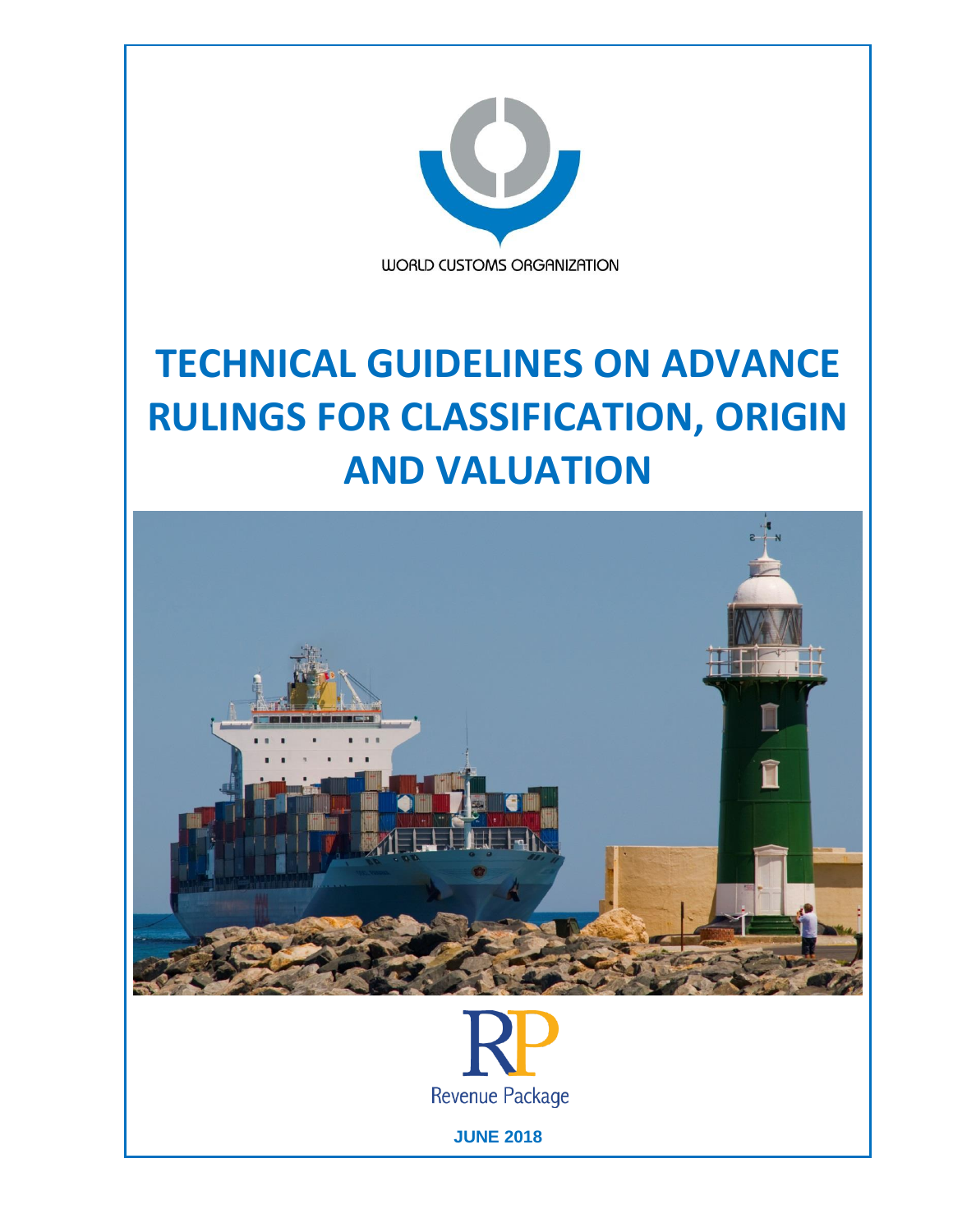#### **TECHNICAL GUIDELINES ON ADVANCE RULINGS FOR CLASSIFICATION, ORIGIN AND VALUATION**

#### *Introduction*

- 1. Recognizing the need to promote trade facilitation and uniform interpretation and application of the Harmonized System, Rules of Origin and the WTO Valuation Agreement, the WCO has provided various tools for Member administrations to assist the work of Customs, including Guidelines and Recommendations on advance rulings.
- 2. The current tools are, in the case of classification, the Council Recommendation on the Introduction of Programmes for Binding Pre-entry Classification Information (1996) and a comprehensive Recommendation on the Improvement of Tariff Classification Work and Related Infrastructure (1998); in the case of valuation, the Practical Guidelines for Valuation Control (2012); and, in the case of origin, Technical Guidelines on Binding Origin Information (2011). Additionally, the Agreement on Rules of Origin sets ground rules for assessments of origin, which apply to advance rulings and are referred to in these Guidelines.
- 3. In order to harmonize and modernize the guidance on advance rulings in the three areas, and taking into account Article 3 (Advance rulings) of the Bali Ministerial decision on the Agreement on Trade Facilitation (TFA), the WCO has developed a single document covering procedures for issuing advance rulings on the classification of goods, rules of origin and Customs valuation.<sup>1</sup>
- 4. The key objective of pre-entry advance ruling programmes is to provide decisions on the classification, origin and valuation of commodities prior to their importation or exportation, thus adding certainty and predictability to international trade and helping traders to make informed business decisions based on legally binding rulings. Customs administrations also benefit from having advance knowledge of future importations which is useful for risk management purposes.
- 5. The technical guidelines below are aimed at providing assistance to the relevant bodies in the practical implementation and application of advance ruling programmes. The guidelines are not binding and do not seek to challenge procedures already established or to be established by Members.

<sup>1</sup> Article 3 of the WTO TFA requires Members to issue advance rulings regarding the tariff classification and the preferential and non-preferential origin of goods in accordance with the provisions of that article. Members are also encouraged to issue advance rulings for other areas such as Customs valuation, requirements for relief or exemption from Customs duties, requirements for quotas and any additional matters where a Member considers it appropriate to issue an advance ruling.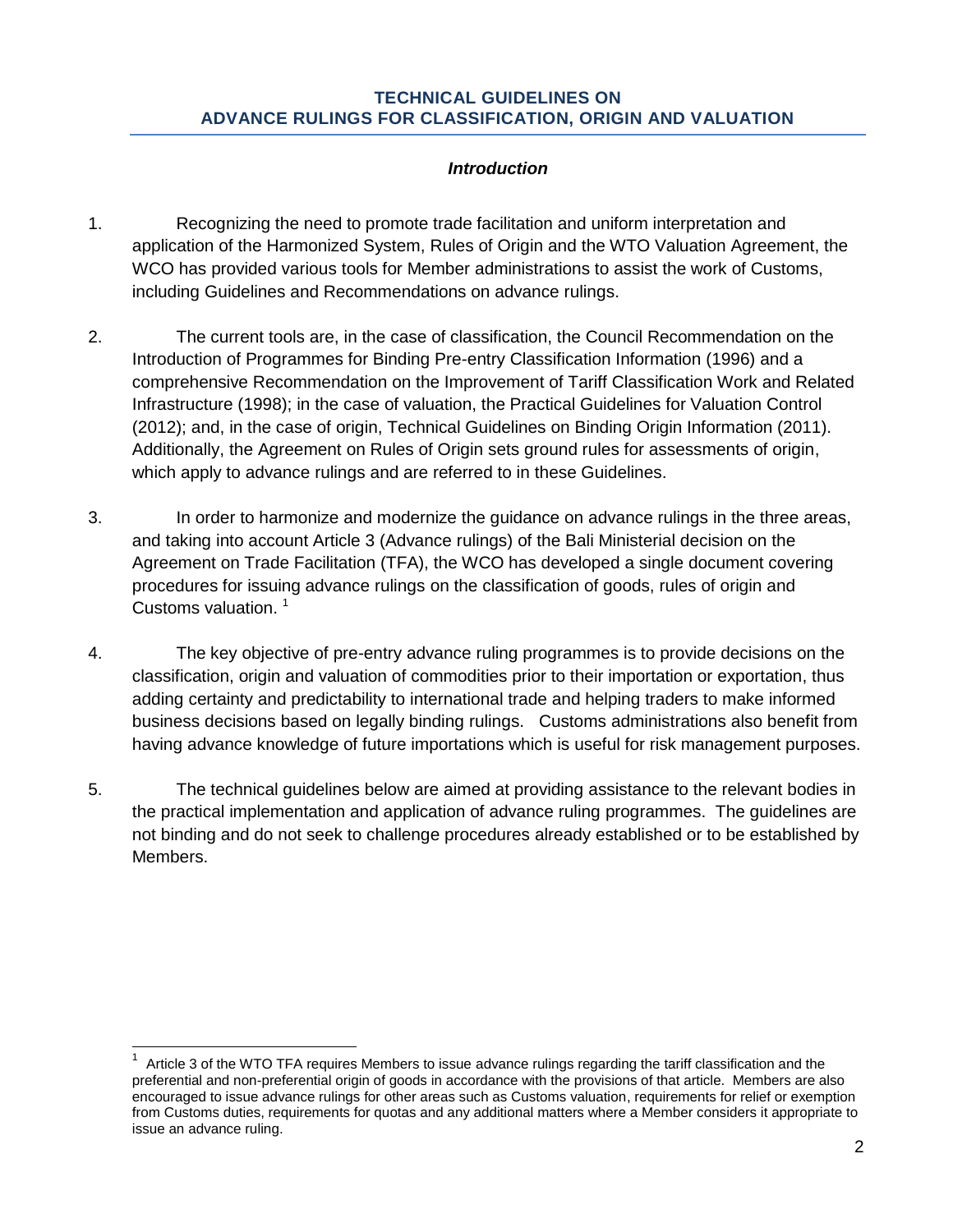#### *Definitions and scope*

- 6. For the purposes of these technical guidelines :
	- (a) an advance ruling on classification, origin or valuation is an official written decision issued by a competent authority which provides the applicant with an assessment of (i) the classification of goods in the Customs tariff nomenclature of the respective country or Customs territory; (ii) origin  $^2$ , or (iii) the treatment which should be applied on a certain element for the determination of the Customs value, prior to an import or export transaction, for a specified period;
	- (b) the competent authority is the Customs administration or designated body responsible for the issuance of advance rulings;
	- (c) the applicant is an importer, exporter, producer or any person with a justifiable cause or a representative thereof who has applied to a competent authority for an advance ruling on classification, origin or valuation.<sup>3</sup>

#### *Application for advance rulings on classification, origin and valuation*

- 7. An application for advance ruling on classification, origin or valuation shall be made in writing to a competent authority and relate to only one good. It may be made by means of a standardized form. For reference, see the examples shown in the Appendices.
- 8. The requirements for the application of an advance ruling shall be published, including (i) the information to be provided and the format, (ii) the time period by which the competent authority will issue an advance ruling, and (iii) the length of time for which the advance ruling is valid.
- 9. An application for an advance ruling for *classification and origin* shall contain all necessary information reasonably required to process a request for assessment of the classification or origin of the good, including:
	- (a) the name and address of the applicant;
	- (b) a detailed description of the goods;
	- (c) *in the case of classification*, the classification of goods envisaged;
	- (d) *in the case of classification*, the basis for the classification of the goods;

 2 Advance rulings apply to preferential and non-preferential origin.

 $3$  Article 3.9 (d) of the TFA, establishes that a Member may require that the applicant have legal representation or registration in its territory. To the extent possible, such requirements shall not restrict the categories of persons eligible to apply for advance rulings, with particular consideration for the specific needs of small and medium-sized enterprises. These requirements shall be clear and transparent and not constitute a means of arbitrary or unjustifiable discrimination.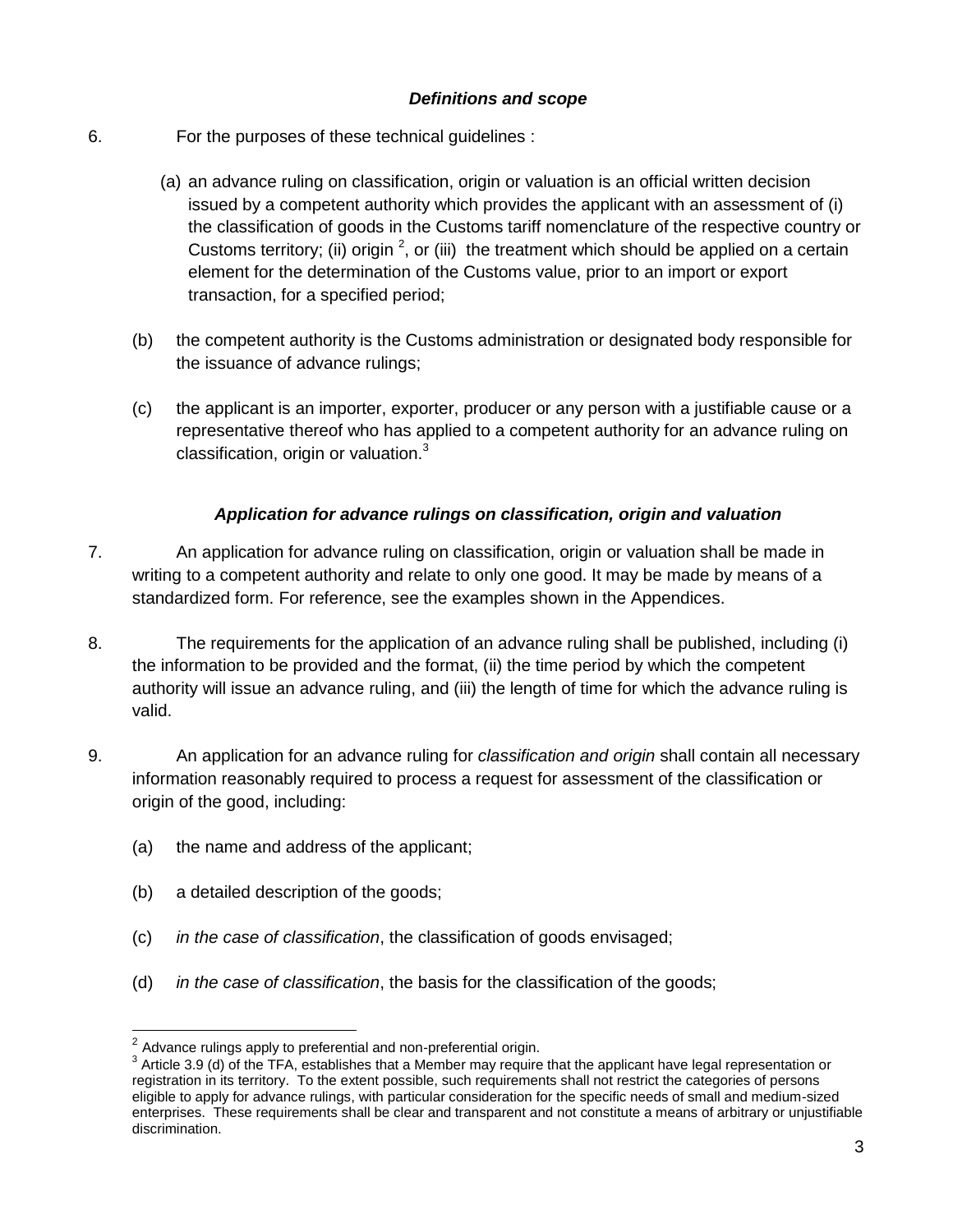- (e) *in the case of origin*, the country of origin envisaged for the goods;
- (f) *in the case of origin*, the applicable legal basis, i.e., stating whether the advance ruling required is for preferential or non-preferential purposes;
- (g) the composition of the goods and any methods of examination used to determine this, as needed;
- (h) any samples, photographs, plans, catalogues, copies of technical literature, photographs, brochures, laboratory analysis results, or other documents available on the composition of the goods and their component materials which may assist in describing the manufacturing process or the processing undergone by the materials or any other documents that may assist the competent authority in determining the correct classification, or origin of the goods;
- (i) *in the case of origin*, the conditions enabling origin to be determined, the materials used and their origin, tariff classification, corresponding values and a description of the circumstances (rules on change of tariff heading, value added, description of the operation or process, or any other specific rule) enabling the conditions in question to be met; in particular the exact rule of origin applied shall be mentioned;
- (j) whether the goods in question are the subject of a classification or origin verification process, or any instance of review or appeal before any governmental agency, appellate tribunal or court;
- (k) any information to be treated as confidential, whether in relation to the public or the administrations;
- (l) an indication by the applicant whether, to his knowledge, advance rulings for goods or materials identical or similar to those referred to under subparagraphs (b) together with (c) or (i) above have already been applied for or issued.
- 10. In the case of *valuation*, an application for advance ruling shall include a complete statement of all relevant facts relating to the transaction(s), including:
	- (a) the name and address of the applicant;
	- (b) description of the nature of the transaction(s), (contract, terms of sale, etc.);
	- (c) any relationship between the parties;
	- (d) specific information, depending on the issue in question. For example, if the issue is whether the commission paid by the buyer is a buying or selling commission (or whether an agency relationship exists), all details and documentation pertaining to the roles of the parties and the payment of the commission would need to be submitted. If the issue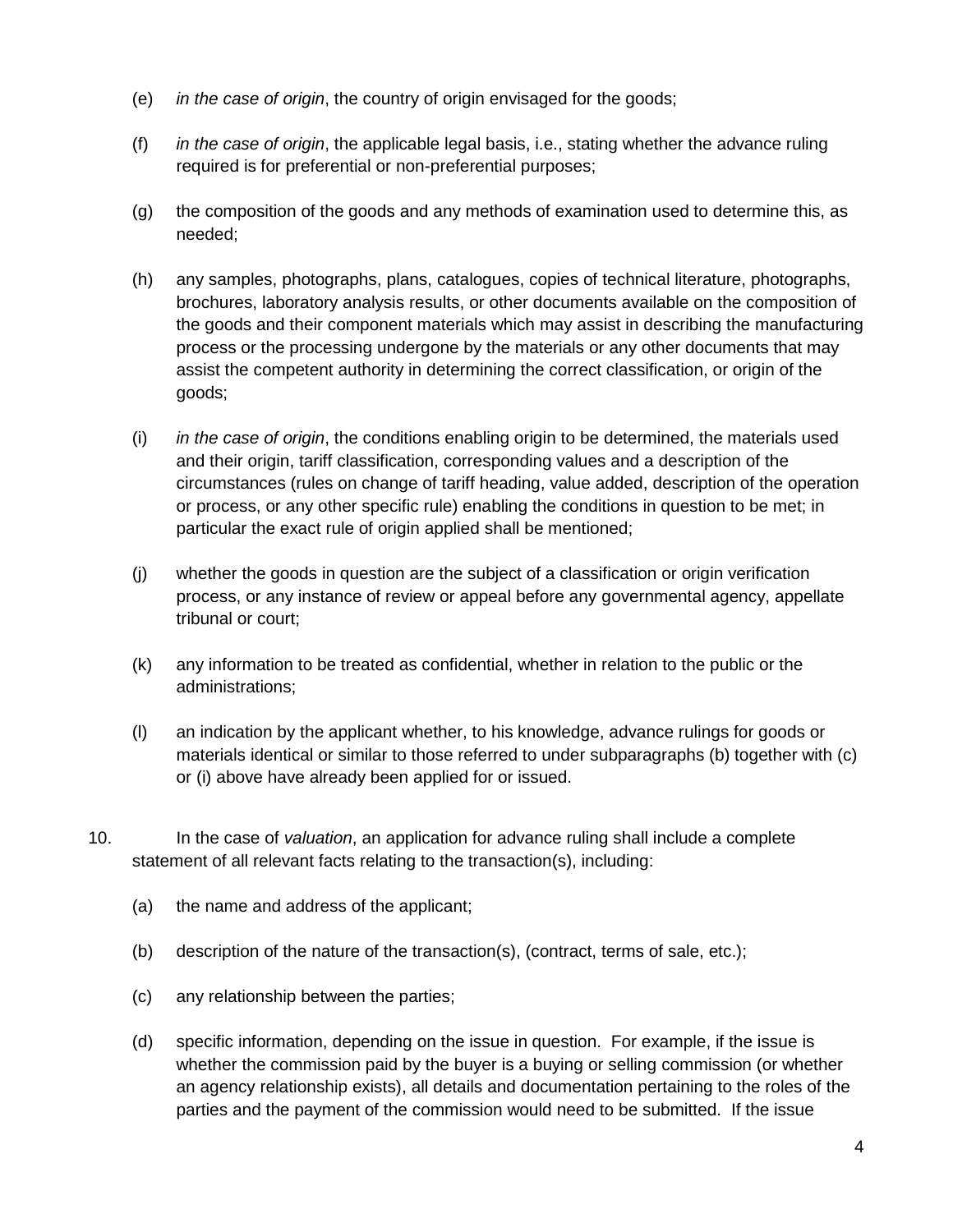concerns a royalty payment potentially includable under Article 8.1 (c) of the WTO Valuation Agreement, the license/royalty agreement and sales contract should be presented along with other relevant information;

- (e) if the question or questions presented in the ruling request directly relate to matters set forth in any invoice, contract, agreement, or other document, a copy of the document(s) should be submitted with the request;
- (f) a statement that there are, to the best of the importer's knowledge, no issues concerning the transaction(s) for which a ruling is sought pending before any Customs offices or ports of entry or before any governmental agency, appellate tribunal or court;
- (g) whether advice has been previously sought from Customs concerning the transaction(s) for which a ruling is sought, and if so, then from whom and what advice was given, if any;
- (h) the applicant may also state their own opinion or position in the ruling request;
- (i) any information to be treated as confidential, whether in relation to the public or the administrations; and
- (j) any other information relevant to determine the value under the Agreement.
- 11. On receipt of the application for advance ruling, the competent authority shall:
	- (a) notify the applicant that the request has been received; and
	- (b) ask the applicant to supply additional information where the competent authority considers that the application does not contain all the information required to give an informed opinion.
- 12. Any application for advance ruling may be withdrawn by the applicant submitting it at any time before the issuance of advance ruling by a competent authority.

#### *Issuance of advance rulings on classification, origin and valuation*

13. Advance rulings shall be issued in a reasonable, time bound manner after receipt of an application for advance ruling, provided that all necessary information have been submitted. In the case of an advance ruling on origin, as required in the Agreement on Rules of Origin, a decision must be issued as soon as possible but no later than 150 days.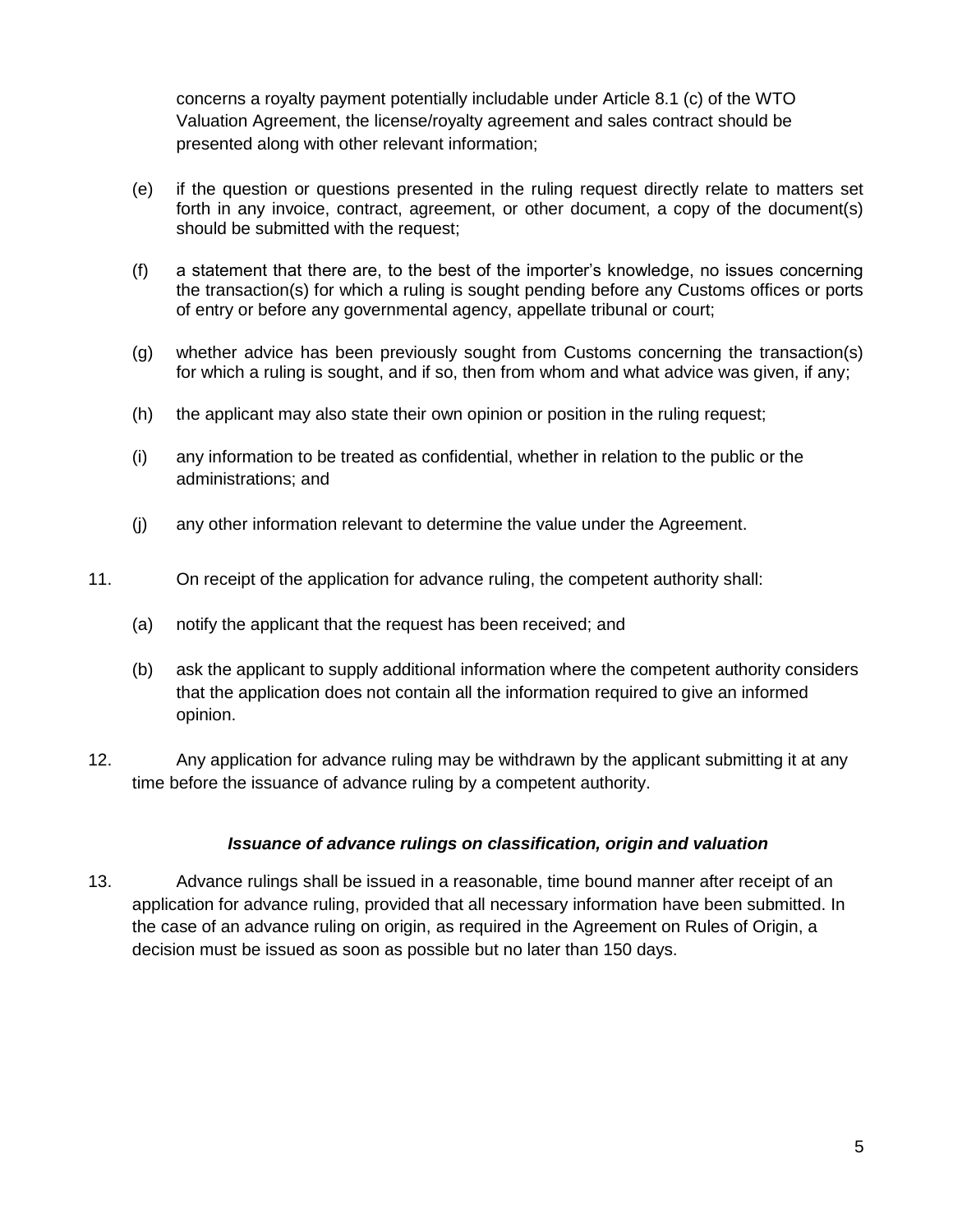- 14. Advance rulings on classification, origin and valuation shall be issued in writing to the applicant with:
	- (a) an indication of what particulars will be treated as confidential; and
	- (b) a notification of the right of review and appeal of the advance ruling.

#### *Declining and postponing issuance of advance rulings on classification, origin and valuation*

- 15. If the issuance of an advance ruling on classification, origin or valuation is declined or postponed, the competent authority shall promptly notify the applicant in writing, setting out the relevant facts and the basis for its decision.
- 16. The issuance of an advance ruling may be declined or postponed where the applicant fails to provide additional information requested under paragraph 11(b) within the period specified.
- 17. The issuance of an advance ruling may be declined where a good is the subject of a classification or origin verification process or where a transaction is the subject of a valuation verification process, or any instance of review or appeal before any governmental agency, appellate tribunal or court.
- 18. The issuance of an advance ruling may be declined where the classification, origin or valuation of a good has already been decided by an appellate tribunal or court.

#### *Effect of advance rulings on classification, origin and valuation*

- 19. Advance rulings on classification, origin and valuation shall be binding, in accordance with the terms set out therein, on the authority that issued the advance ruling in respect of the applicant that sought it.
- 20. Advance rulings may be binding on the applicant to whom the advance ruling was issued.
- 21. Advance rulings shall be effective from the date on which they were issued. Advance rulings shall specify the date until which they remain valid.
- 22. The decision shall remain valid for at least one year from the date of issuance of the advance ruling, subject to paragraph 25 or 27. In the case of origin, as per the Agreement on Rules of Origin, the advance ruling shall remain valid for three years provided that the facts and conditions, including rules of origin, under which they have been made remain comparable.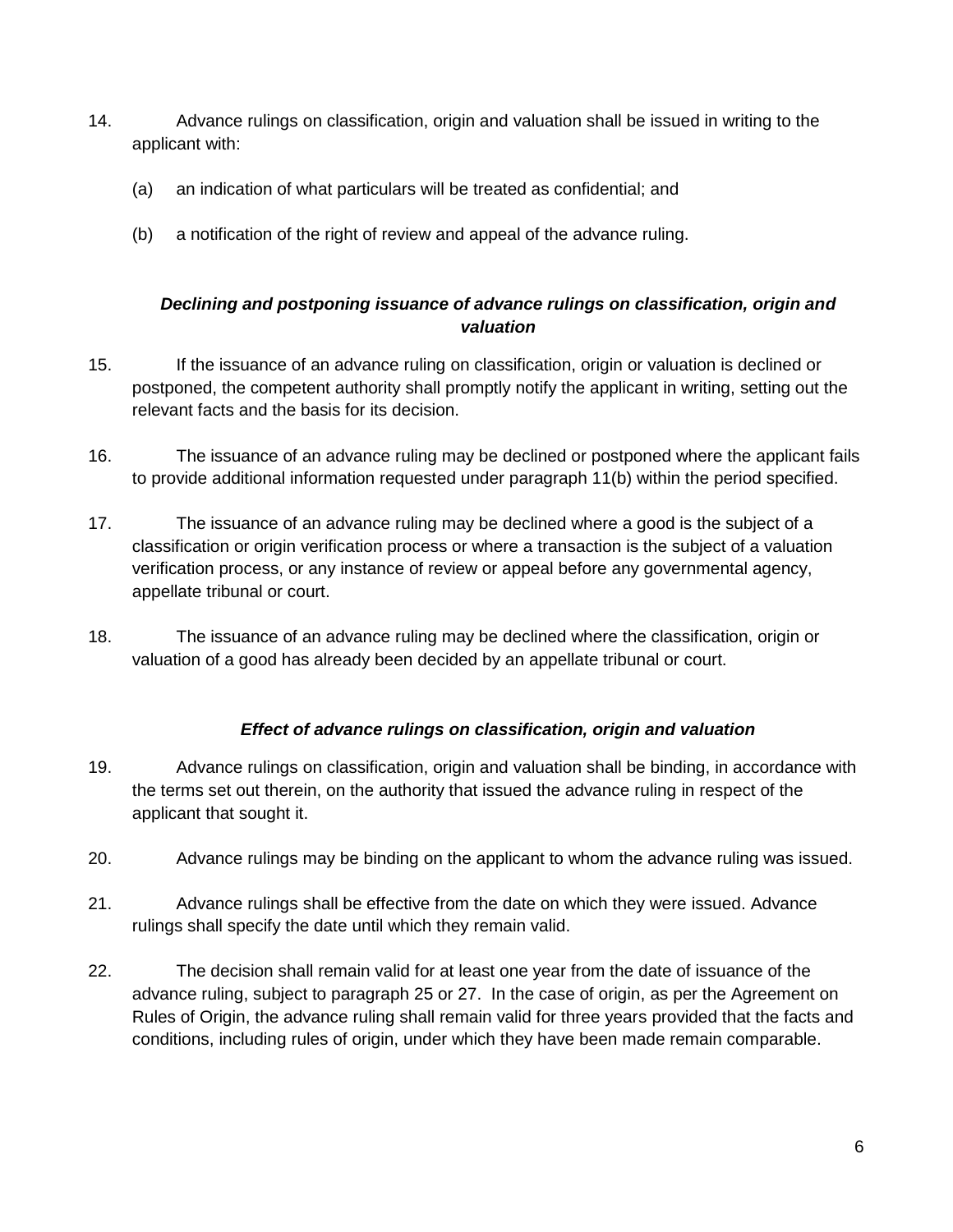- 23. Advance rulings shall be applied only with respect to goods that are imported or exported on or after the effective date of the advance ruling and are the subject of the advance ruling.
- 24. Advance rulings may be used in respect of a particular good only where it is established to the satisfaction of the authority that the good in question and the circumstances determining its classification and its origin conform in all respects to those described in the advance ruling.

#### *Annulment of advance rulings on classification, origin and valuation*

- 25. An advance ruling may be annulled if it was given on the basis of incomplete, incorrect, false or misleading information provided by the applicant.
- 26. Where, pursuant to paragraph 25, an advance ruling is annulled, the applicant to whom the advance ruling was issued shall be notified of the annulment in writing. This notification shall set out the relevant facts and basis for the decision.
- 27. An annulment of an advance ruling takes effect from the date on which the advance ruling was issued.

# *Modification, revocation or invalidation of advance rulings on classification, origin and valuation*

- 28. Where an advance ruling is modified, revoked or invalidated, the applicant to whom the advance ruling was issued shall be notified in writing of :
	- (a) any modification, revocation or invalidation of the advance ruling;
	- (b) the effective date of the modification, revocation or invalidation;
	- (c) the relevant facts; and
	- (d) the basis for the modification, revocation or invalidation.

#### *Effect of modification, revocation or invalidation*

- 29. A modification, revocation or invalidation of an advance ruling on classification, origin or valuation shall be effective:
	- (a) from the date on which the modification, revocation or invalidation is issued; and
	- (b) *in the case of modification and revocation*, until such date as may be specified in the notice given.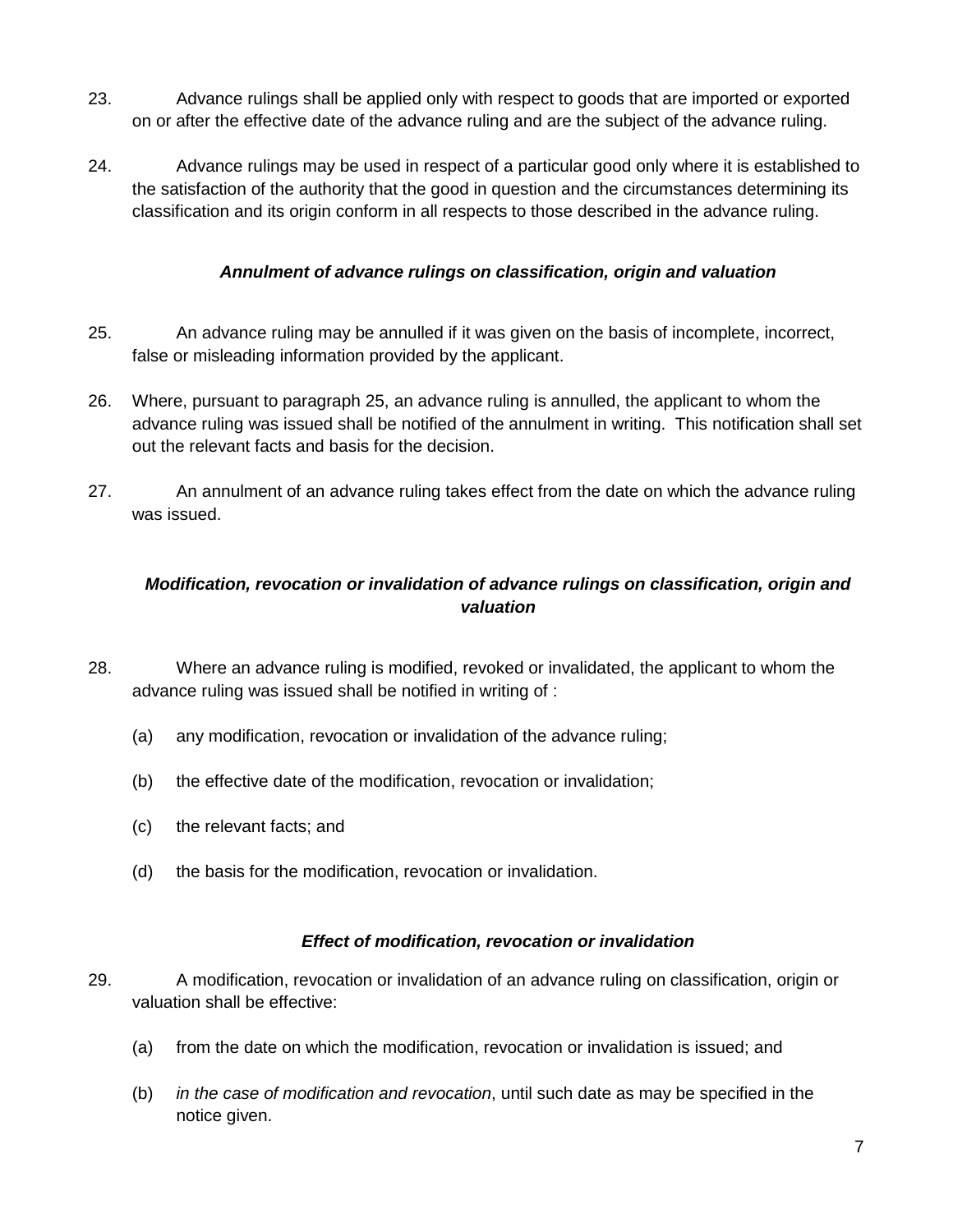30. Subject to paragraph 31, a modification or revocation of an advance ruling shall be applied only with respect to goods that are imported or exported on or after the effective date of modification or revocation and are the subject of the advance ruling.

# *Retroactive application of modification, revocation or invalidation*

31. A modification, revocation or invalidation of an advance ruling on classification, origin or valuation may be applied with retroactive effect only where the advance ruling was based on incomplete, incorrect, false or misleading information.

# *Postponed application of modification or revocation*

- 32. The effective date of a modification or revocation of an advance ruling shall be postponed if the person to whom the advance ruling was issued demonstrates that he has relied on that advance ruling in good faith and that the modification or revocation is to his detriment.
- 33. Postponement made under paragraph 32 shall be notified in writing to the person to whom the advance ruling was issued.

# *Right of Review*

- 34. A Member administration shall provide that any applicant who has received an advance ruling from a competent authority may request, in writing, a review regarding that advance ruling, including any modification, revocation, annulment or invalidation of it.
- 35. A Member administration shall<sup>4</sup> provide that an applicant may request a review of a competent authority's decision to decline the issuance of an advance ruling.
- 36. A Member administration shall provide that a review referred to in paragraph 34 may, either before or after the ruling has been acted upon, be provided by (i) the official, office, or authority that issued the ruling; (ii) a higher or independent administrative authority; or (iii) a judicial authority.<sup>5</sup>

# *Right of Appeal*

37. A Member administration shall establish a right of appeal for declination of the competent authority to issue an advance ruling to the applicant and shall establish a right of appeal for applicants who have received advance rulings. $6$  The right of appeal may include access to an

  $4$  The word "shall" applies to decisions with a legal effect that affects rights and obligations of a specific person in individual cases in accordance with Article 4.1 of the TFA.

<sup>5</sup> See also Article 3.7 footnote 2(b) of the TFA.

 $6$  The word "shall" applies to decisions with a legal effect that affects rights and obligations of a specific person in individual cases in accordance with Article 4.1 of the TFA.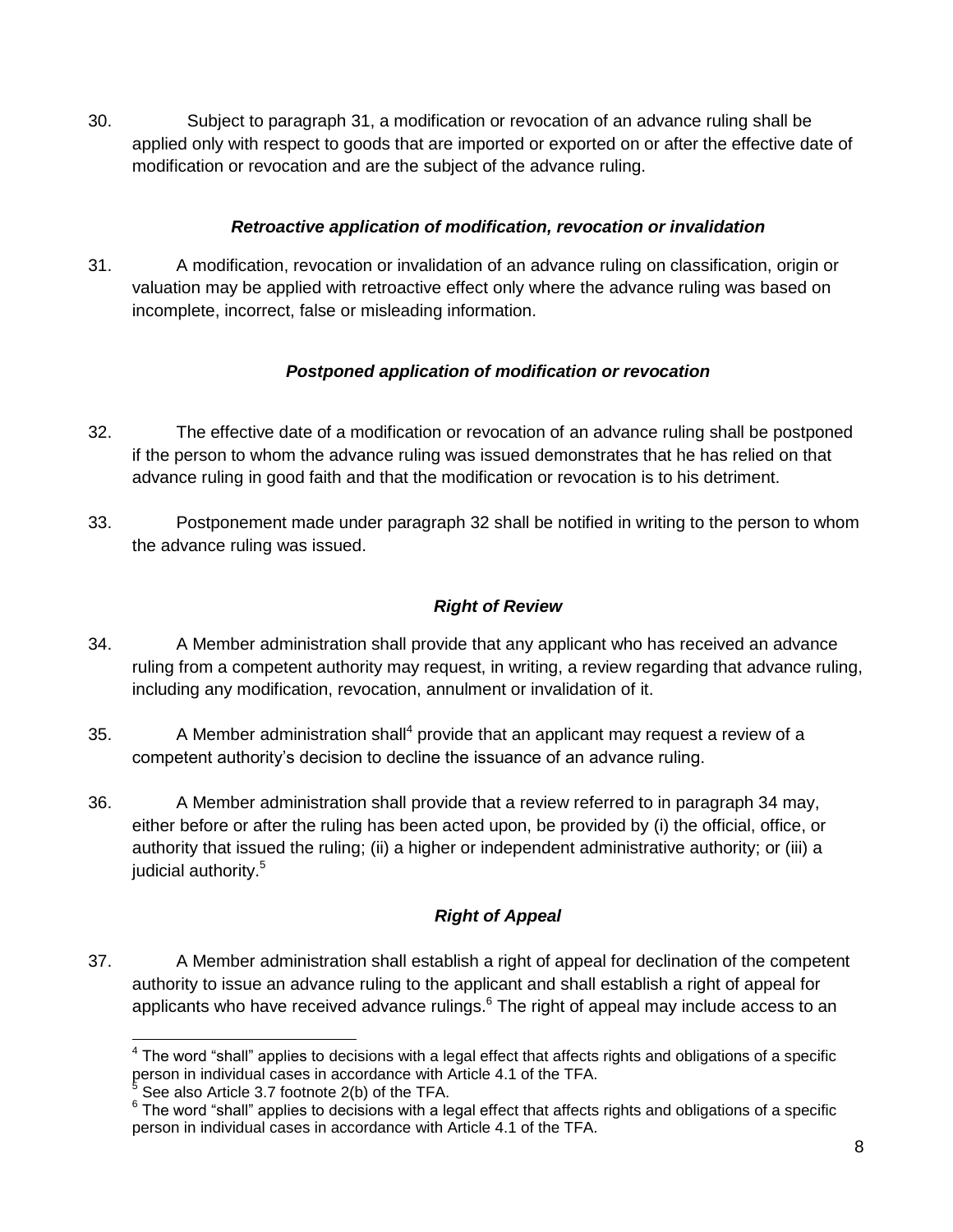administrative appeal by an administrative authority higher than or independent of the official or office that issued the decision and/or a judicial appeal of the advance ruling.

#### *Publication and confidentiality*

- 38. Subject to paragraph 39, all endeavours shall be made to make any information on advance rulings on classification, origin and valuation, which may be of significant interest to other parties publicly available, including via the Internet.
- 39. All information that is by nature confidential or that is provided on a confidential basis for the purpose of the application of advance rulings shall be treated as strictly confidential by the authorities concerned, which shall not disclose it without the specific permission of the person or government providing such information, except to the extent that may be required to be disclosed in the context of judicial proceedings.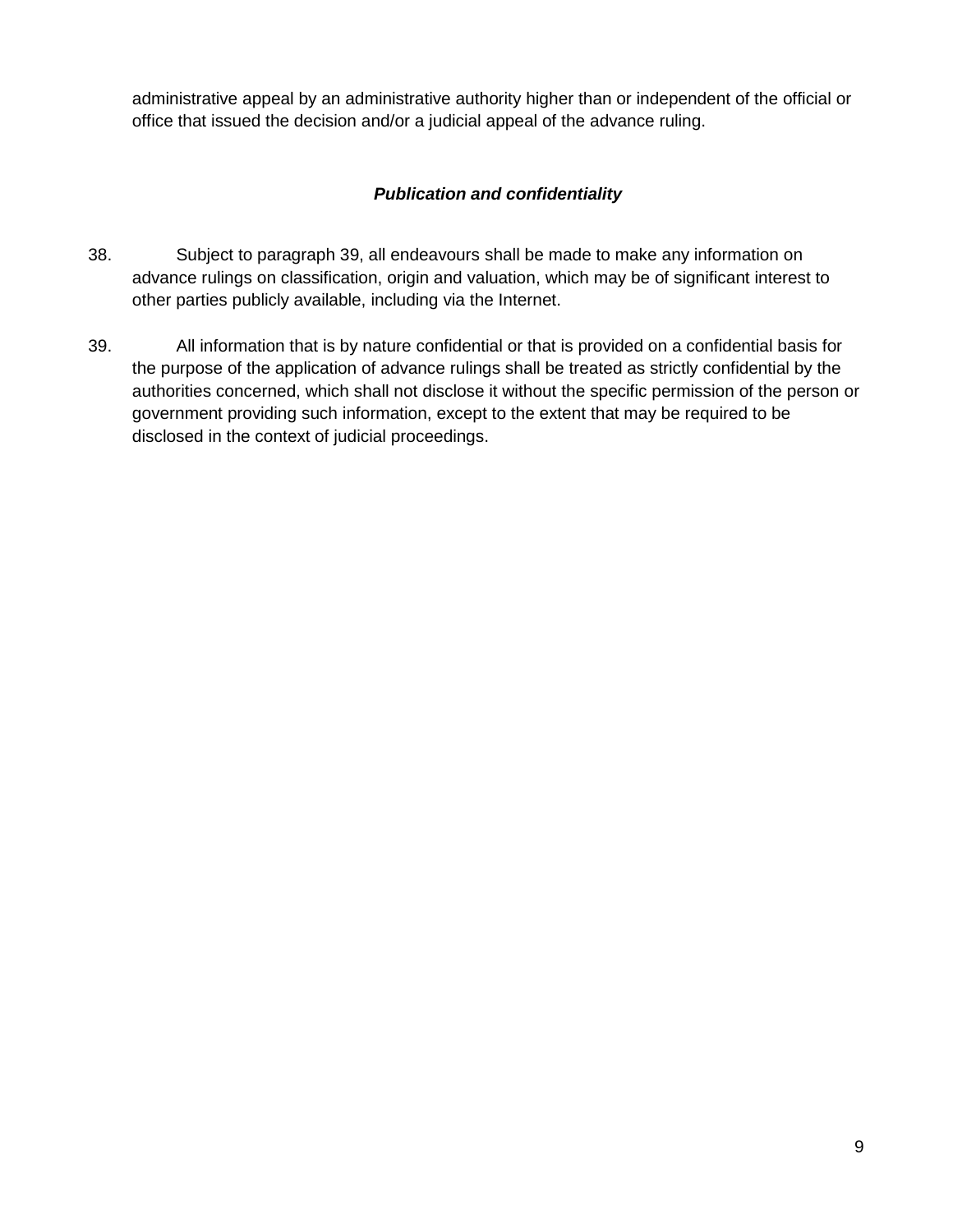# **APPENDIX A : APPLICATION FOR ADVANCE RULING (CLASSIFICATION)**

|                                                                                                                                                                                                                                 |                                                                | <b>For Official Use</b> |                      |  |  |  |
|---------------------------------------------------------------------------------------------------------------------------------------------------------------------------------------------------------------------------------|----------------------------------------------------------------|-------------------------|----------------------|--|--|--|
| 1. Applicant (name, address)                                                                                                                                                                                                    |                                                                | Date of receipt:        |                      |  |  |  |
|                                                                                                                                                                                                                                 |                                                                | Date of issue:          |                      |  |  |  |
| 2. Description of Goods                                                                                                                                                                                                         |                                                                |                         |                      |  |  |  |
| 3. Enclosures being submitted to assist with classification of the goods                                                                                                                                                        |                                                                |                         |                      |  |  |  |
| Samples $\Box$                                                                                                                                                                                                                  | Photographs $\Box$ Plans $\Box$ Catalogues $\Box$ Other $\Box$ |                         |                      |  |  |  |
| 4. Commercial designation and additional information                                                                                                                                                                            |                                                                |                         |                      |  |  |  |
| 5. Classification envisaged by applicant (Customs tariff nomenclature code)                                                                                                                                                     |                                                                |                         |                      |  |  |  |
| 6. General Interpretative Rule(s) considered being applicable for the classification envisaged. (In<br>this box applicant can moreover provide any additional information justifying the classification<br>envisaged in box 5.) |                                                                |                         |                      |  |  |  |
| 7. Have you previously applied for an advance ruling for identical or similar<br>goods?                                                                                                                                         |                                                                |                         | $\Box$ Yes $\Box$ No |  |  |  |
| If yes, please give details                                                                                                                                                                                                     |                                                                |                         |                      |  |  |  |
| 8. Are you aware of the existence of an advance ruling for identical or similar<br>$\Box$ Yes $\Box$ No<br>goods?                                                                                                               |                                                                |                         |                      |  |  |  |
| If yes, please give details                                                                                                                                                                                                     |                                                                |                         |                      |  |  |  |
| 9. Are you aware whether the goods are the subject of a classification<br>verification process or any instance of review or appeal before any<br>governmental agency, appellate tribunal or court?                              |                                                                |                         |                      |  |  |  |
| If yes, please give details                                                                                                                                                                                                     |                                                                |                         | $\Box$ Yes $\Box$ No |  |  |  |
| I declare that all information and statements on this form and any attachment is true, accurate and<br>complete to the best of my knowledge and belief.                                                                         |                                                                |                         |                      |  |  |  |
| <b>Applicant's Signature:</b>                                                                                                                                                                                                   |                                                                |                         |                      |  |  |  |
| Date:                                                                                                                                                                                                                           |                                                                |                         |                      |  |  |  |
| Telephone:                                                                                                                                                                                                                      | Fax:                                                           | <b>E-Mail Address:</b>  |                      |  |  |  |

\* Please attach an additional sheet if you need more space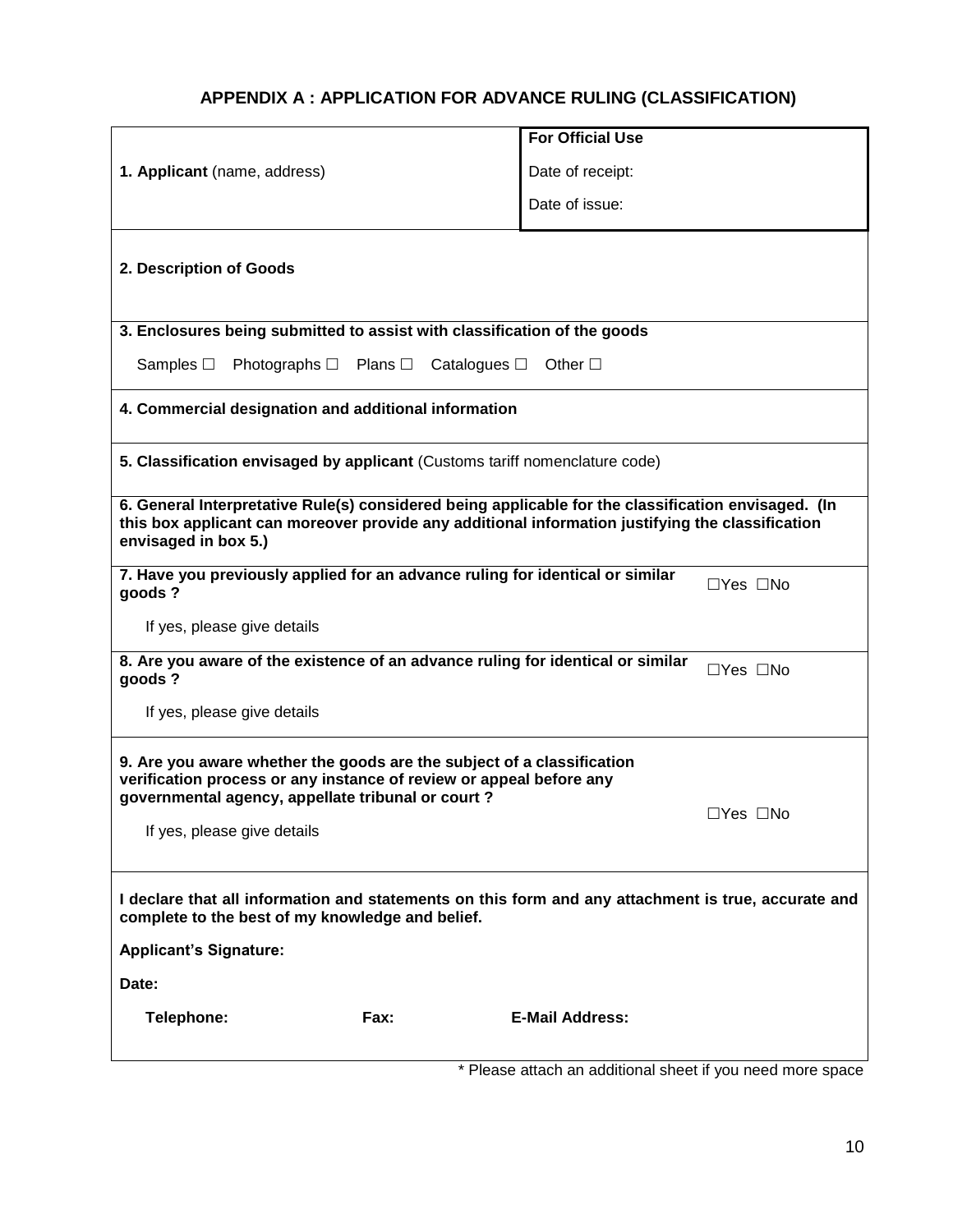#### **Notes on the Completion of the Application Form**

The following explanatory notes provide specific guidance on the completion of the Application for Advance Ruling (Classification). Please read them carefully before completing your application.

#### **Box 1. Applicant (name and address)**

For these purposes, an applicant means a person who has applied to the Customs authorities for an advance ruling. Full name and address of the applicant should be provided.

# **Box 2. Description of goods**

A description of the goods in question should be sufficiently detailed to enable the goods to be identified and classified in the Customs tariff nomenclature. Also, detailed information about the composition of the goods (where the classification depends on it), degree of processing, makeup (retail packings, etc.), intended use, commercial denomination, any trade name(s) or identification marks should be provided.

# **Box 3. Enclosures being submitted to assist with advance ruling of the goods**

Any samples, photographs, plans, catalogues or other documents available, which may assist in determining the correct classification of the goods in the Customs tariff nomenclature, should be attached as annexes, if necessary.

# **Box 4. Commercial designation and additional information**

Any information which the applicant wishes to be treated as confidential, including the trademark and model number of the goods, should be indicated.

# **Box 5. Classification envisaged by applicant** (Customs tariff nomenclature code)

The applicant is invited to express a view as to the commodity code for the goods envisaged.

# **Box 6. General Interpretative Rule(s) considered being applicable for the classification envisaged**

The applicant is invited to express a view as to which General Interpretative Rule, or Rules, would constitute the legal basis for the classification envisaged (Box 5). The applicant can moreover provide any additional information in support of the classification envisaged in Box 5.

#### **Box 7. Have you previously applied for an advance ruling for identical or similar goods?**

An indication as to whether the applicant has previously applied for an advance ruling for identical or similar goods should be given here. Details with regard to that application should also be included.

# **Box 8. Are you aware of the existence of an advance ruling for identical or similar goods?**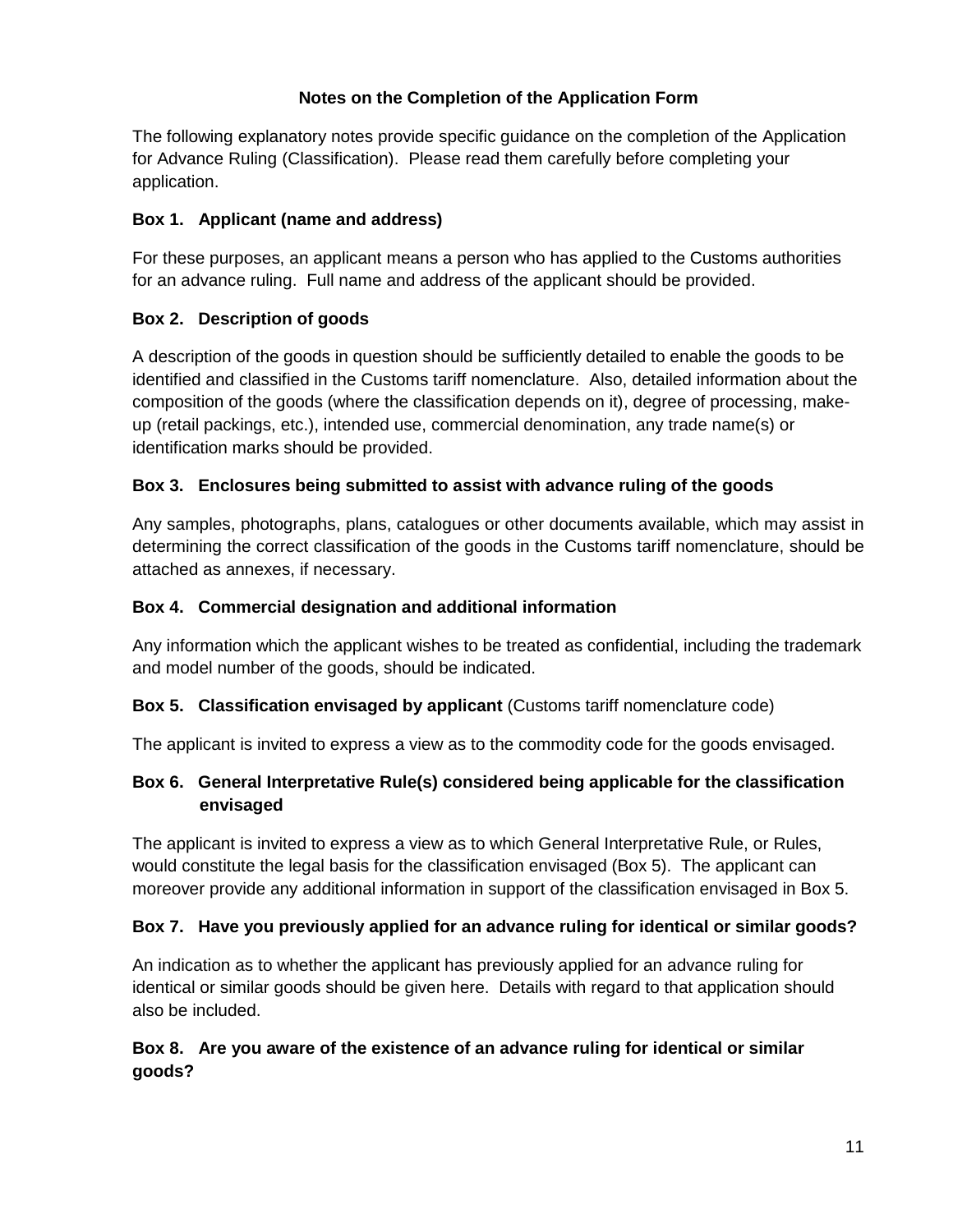Any knowledge on the part of the applicant of the existence of an earlier advance ruling in respect of goods of the same kind should be indicated, quoting references.

# **Box 9. Are you aware whether the goods are the subject of a classification verification process or any instance of review or appeal before any governmental agency, appellate tribunal or court ?**

Any knowledge on the part of the applicant of the existence of a classification verification process or any instance of review or appeal before any governmental agency, appellate tribunal or court with respect to the goods should be indicated, quoting references.

\_\_\_\_\_\_\_\_\_\_\_\_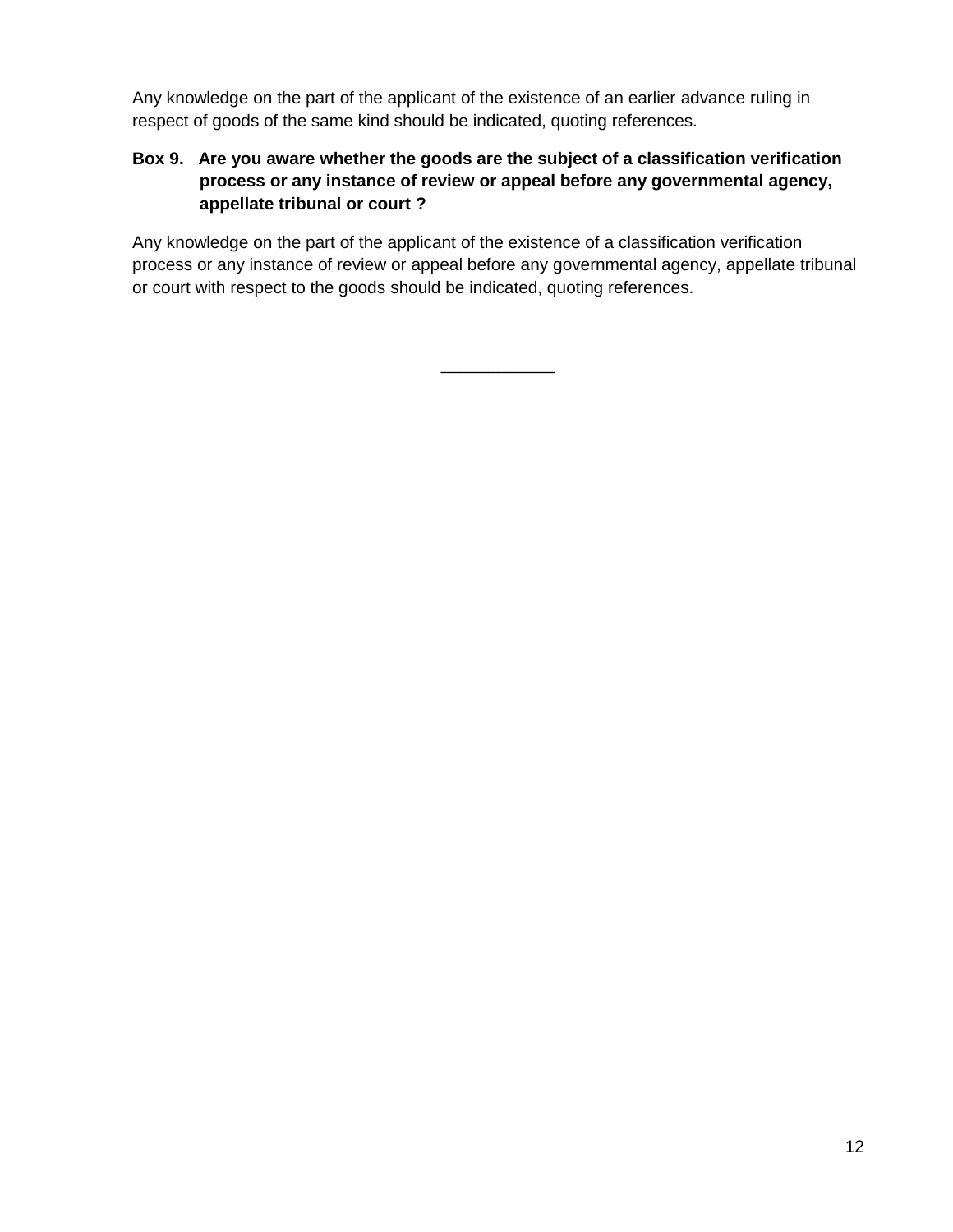# **APPENDIX B : APPLICATION FOR ADVANCE RULING (ORIGIN)**

| 1. Applicant (name, address)                                                                                                                                 |                                                                 |        |       | <b>For Official Use</b> |                                                                                      |  |
|--------------------------------------------------------------------------------------------------------------------------------------------------------------|-----------------------------------------------------------------|--------|-------|-------------------------|--------------------------------------------------------------------------------------|--|
|                                                                                                                                                              |                                                                 |        |       | Date of receipt :       |                                                                                      |  |
|                                                                                                                                                              |                                                                 |        |       | Date of issue :         |                                                                                      |  |
|                                                                                                                                                              |                                                                 |        |       |                         | 2. Importer, exporter, producer, and the agent (name, address) (if known)            |  |
|                                                                                                                                                              |                                                                 |        |       |                         |                                                                                      |  |
|                                                                                                                                                              |                                                                 |        |       |                         |                                                                                      |  |
| 3. Legal framework (preferential/non-preferential)                                                                                                           |                                                                 |        |       |                         |                                                                                      |  |
| 4. Description of Goods                                                                                                                                      |                                                                 |        |       |                         | 5. Tariff Classification of Goods                                                    |  |
|                                                                                                                                                              |                                                                 |        |       |                         |                                                                                      |  |
|                                                                                                                                                              | 6. Description of materials used in manufacture                 |        |       |                         |                                                                                      |  |
|                                                                                                                                                              |                                                                 |        |       |                         | 7. Rule considered to be satisfied                                                   |  |
|                                                                                                                                                              |                                                                 |        |       |                         |                                                                                      |  |
| <b>Materials</b>                                                                                                                                             | <b>HS</b>                                                       | Origin | Value | Other                   |                                                                                      |  |
|                                                                                                                                                              |                                                                 |        |       |                         |                                                                                      |  |
| 8. Country of Origin envisaged by applicant                                                                                                                  |                                                                 |        |       |                         |                                                                                      |  |
|                                                                                                                                                              | <b>Country of Origin</b><br>Country of export (where different) |        |       |                         |                                                                                      |  |
| <b>Country of import</b>                                                                                                                                     |                                                                 |        |       |                         |                                                                                      |  |
| 9. Enclosures being submitted to assist with determining the origin of the goods                                                                             |                                                                 |        |       |                         |                                                                                      |  |
| Photographs $\Box$<br>Plans $\square$ Catalogues $\square$<br>Other $\square$<br>Samples $\Box$                                                              |                                                                 |        |       |                         |                                                                                      |  |
| 10. Commercial designation and additional information                                                                                                        |                                                                 |        |       |                         |                                                                                      |  |
| 11. Have you previously applied for an advance ruling for identical or                                                                                       |                                                                 |        |       |                         |                                                                                      |  |
| similar goods?                                                                                                                                               |                                                                 |        |       |                         |                                                                                      |  |
|                                                                                                                                                              | If yes, please give details                                     |        |       |                         |                                                                                      |  |
| 12. Are you aware of the existence of an advance ruling for identical or similar goods?                                                                      |                                                                 |        |       |                         |                                                                                      |  |
| If yes, please give details                                                                                                                                  |                                                                 |        |       |                         |                                                                                      |  |
| 13. Are the goods subject to origin verification process or any instance of review or appeal before<br>any governmental agency, appellate tribunal or court? |                                                                 |        |       |                         |                                                                                      |  |
| If yes, please give details                                                                                                                                  |                                                                 |        |       |                         |                                                                                      |  |
| I declare that all information and statements on this form and any attachment is true, accurate and                                                          |                                                                 |        |       |                         |                                                                                      |  |
| complete to the best of my knowledge and belief.                                                                                                             |                                                                 |        |       |                         |                                                                                      |  |
| <b>Applicant's Signature:</b>                                                                                                                                |                                                                 |        |       |                         |                                                                                      |  |
| Date:                                                                                                                                                        |                                                                 |        |       |                         |                                                                                      |  |
|                                                                                                                                                              |                                                                 |        |       |                         |                                                                                      |  |
|                                                                                                                                                              | Telephone:                                                      |        |       | Fax:                    | <b>E-Mail Address:</b><br>* Please attach an additional sheet if you need more space |  |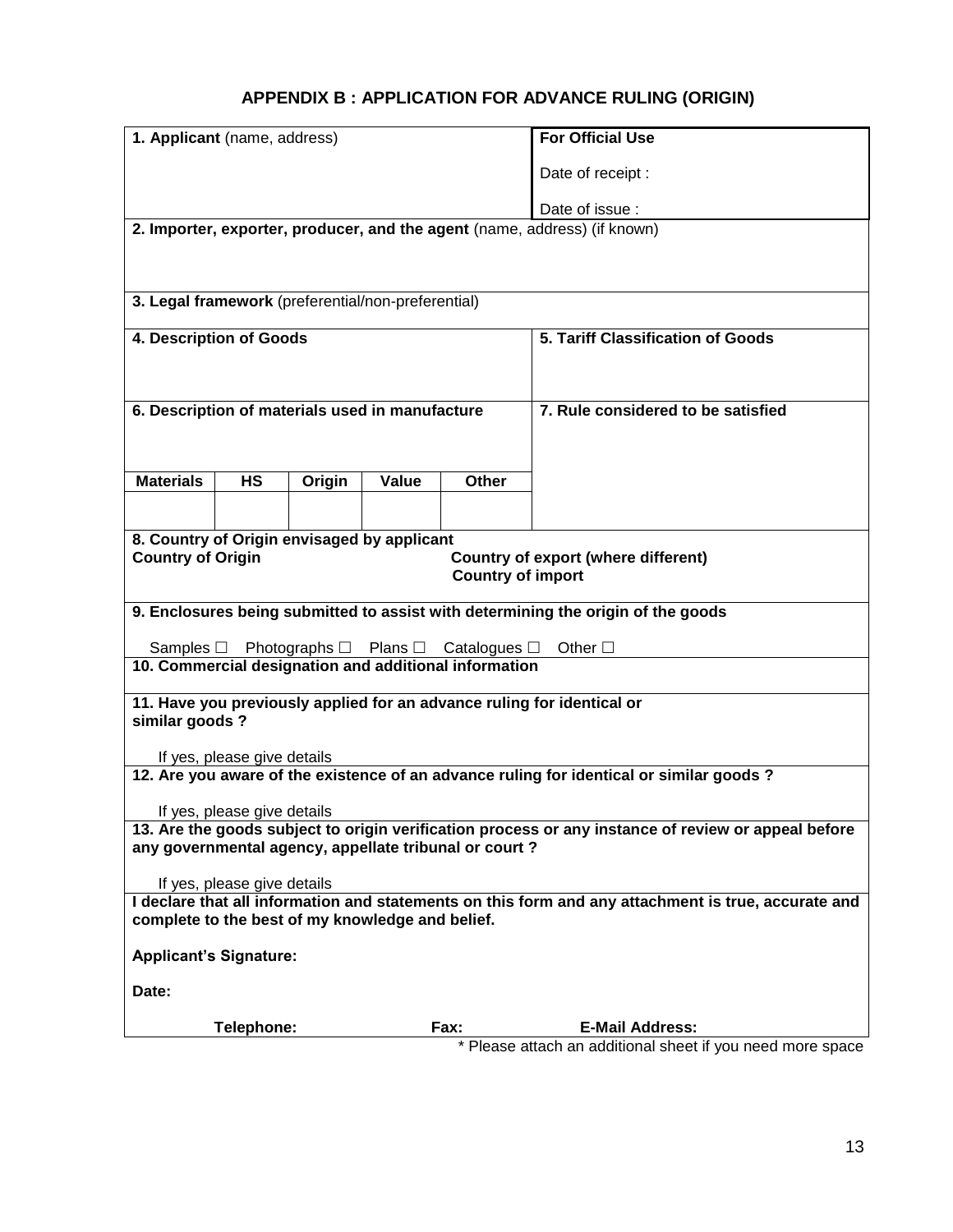#### **Notes on the Completion of the Application Form**

The following explanatory notes provide specific guidance on the completion of the Application for Advance Ruling (Origin). Please read them carefully before completing your application.

#### **Box 1. Applicant (name and address)**

For the purpose of an advance ruling, an applicant means a person who has applied to the Customs authorities for an advance ruling.

# **Box 2. Importer, exporter, producer, and the agent (name, address) (if known)**

Name and address of importer, exporter, producer, and the agent, if applicable, should be provided.

#### **Box 3. Legal framework (preferential/non-preferential)**

Applicant should state whether the advance ruling required is for preferential or non-preferential purposes. If an advance ruling is required for preferential origin purposes, applicant should indicate which regime applies.

# **Box 4. Description of Goods**

A description of the goods in question should be sufficiently detailed to enable the goods to be identified (and classified in the Customs nomenclature). Also, detailed information about the composition of the goods and the methods used to determine their composition should be provided.

# **Box 5. Tariff Classification of Goods**

The full commodity code for the goods concerned should be provided.

# **Box 6. Description of Materials used in manufacture**

A detailed description of the goods should be provided. Using the columns and headings provided, applicant should list all the materials/components/parts used in manufacture, together with their country of origin, tariff heading, and value.

#### **Box 7. Rule considered to be satisfied**

The preferential or non-preferential origin rule which is considered to be appropriate to the product concerned should be explained. In addition, applicant should explain how that rule has been met in the country of manufacture/origin by providing a full and detailed description of all stages of any manufacturing process.

#### **Box 8. Country of Origin envisaged by applicant**

The applicant is invited to express a view as to the country of origin envisaged.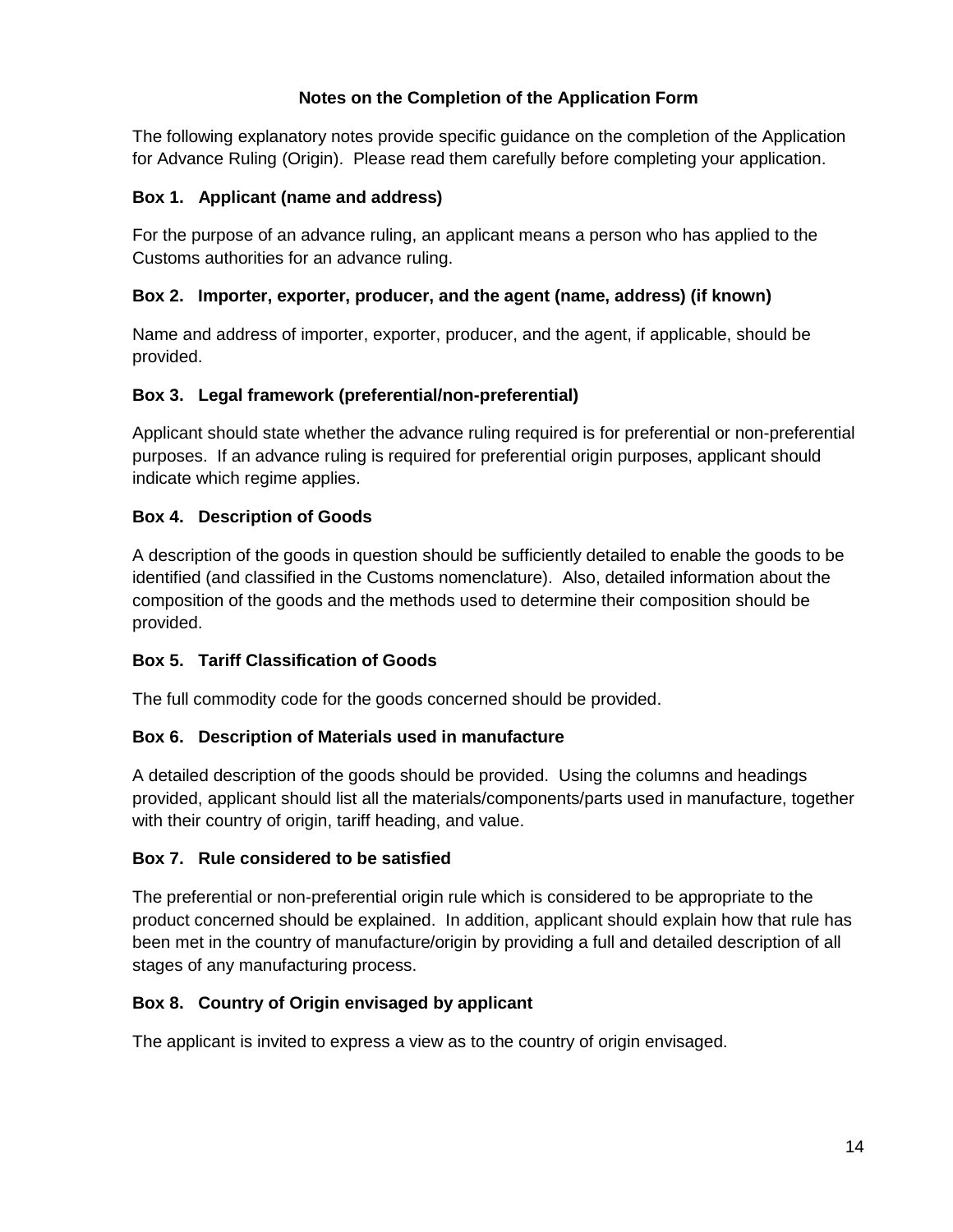#### **Box 9. Enclosures being submitted to assist with determining the origin of the goods**

Any samples, photographs, plans, catalogues or other documents available relative to the composition of the goods or their constituent materials which may illustrate the working or manufacturing process which those materials have undergone should be attached as annexes, if necessary.

#### **Box 10. Commercial designation and additional information**

Any information which applicant wishes to be treated as confidential including the trademark and model number of the goods should be indicated.

#### **Box 11. Have you previously applied for an advance ruling for identical or similar goods?**

An indication as to whether the applicant has previously applied for advance ruling for identical or similar goods should be given here. Details with regard to that application should also be included.

#### **Box 12. Are you aware of the existence of an advance ruling for identical or similar goods?**

Any knowledge on the part of the applicant of the existence of earlier advance ruling in respect of goods of the same kind should be indicated, quoting references.

#### **Box 13. Are the goods subject to origin verification process or any instance of review or appeal before any governmental agency, appellate tribunal or court?**

The applicant should inform the competent authority responsible for the issuance of advance rulings, if the goods are subject to origin verification or any instance of review or appeal before any governmental agency, appellate tribunal or court.

\_\_\_\_\_\_\_\_\_\_\_\_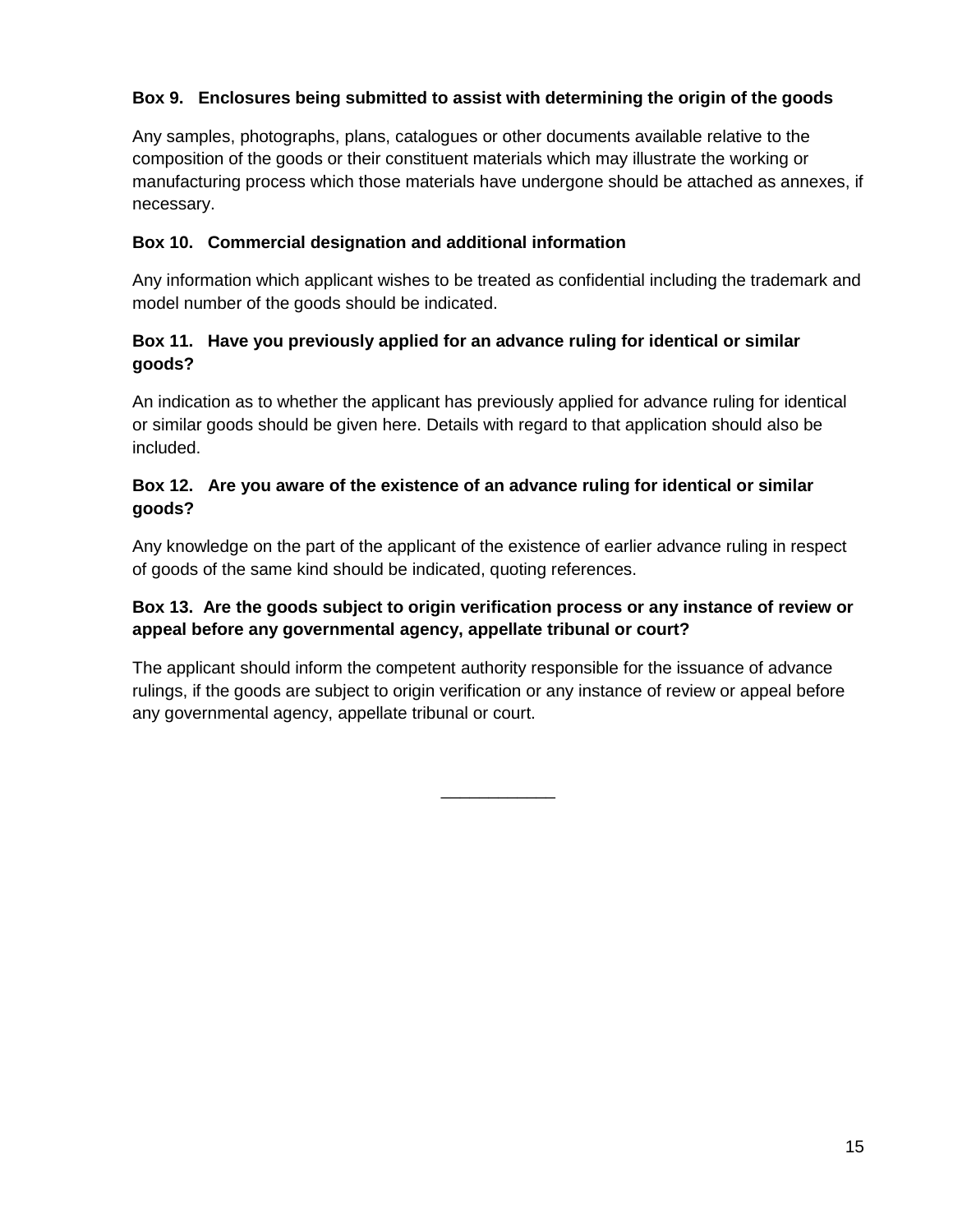# **APPENDIX C : APPLICATION FOR ADVANCE RULING (VALUATION)**

|                                                                                                                                                                      |                                                                                               | <b>For Official Use</b>                                                                                   |                    |                                                                       |  |  |
|----------------------------------------------------------------------------------------------------------------------------------------------------------------------|-----------------------------------------------------------------------------------------------|-----------------------------------------------------------------------------------------------------------|--------------------|-----------------------------------------------------------------------|--|--|
|                                                                                                                                                                      |                                                                                               |                                                                                                           |                    |                                                                       |  |  |
| 1. Applicant (name, address)                                                                                                                                         | Date of receipt:                                                                              |                                                                                                           |                    |                                                                       |  |  |
|                                                                                                                                                                      |                                                                                               | Date of issue:                                                                                            |                    |                                                                       |  |  |
| 2. Status of the applicant                                                                                                                                           |                                                                                               |                                                                                                           |                    |                                                                       |  |  |
|                                                                                                                                                                      |                                                                                               |                                                                                                           |                    |                                                                       |  |  |
| 3. Description of the goods                                                                                                                                          |                                                                                               |                                                                                                           |                    |                                                                       |  |  |
| 4. Ruling requested regarding :<br>Method of valuation $\Box$ Commissions $\Box$ Assists $\Box$<br>Royalties and licence fees $\square$ Proceeds to seller $\square$ |                                                                                               | 5. Are the buyer and seller related as<br>defined in Article 15 of the WTO<br><b>Valuation Agreement?</b> |                    |                                                                       |  |  |
|                                                                                                                                                                      |                                                                                               |                                                                                                           | $Yes \Box No \Box$ |                                                                       |  |  |
|                                                                                                                                                                      |                                                                                               |                                                                                                           |                    | If yes, please give details and provide test<br>values, if applicable |  |  |
| 6. Description of the transaction(s)                                                                                                                                 |                                                                                               |                                                                                                           |                    |                                                                       |  |  |
| 7. Documents being submitted to assist with determining the valuation ruling                                                                                         |                                                                                               |                                                                                                           |                    |                                                                       |  |  |
| Sales contract $\Box$ Invoice(s) $\Box$ License/royalty agreement $\Box$ Distributor/ agent agreement $\Box$                                                         |                                                                                               |                                                                                                           |                    |                                                                       |  |  |
| Commissions/brokerage contract □ Transport document □ Insurance document □                                                                                           |                                                                                               |                                                                                                           |                    |                                                                       |  |  |
|                                                                                                                                                                      |                                                                                               |                                                                                                           |                    |                                                                       |  |  |
| 8. Additional information                                                                                                                                            |                                                                                               |                                                                                                           |                    |                                                                       |  |  |
| 9. Have you previously applied for an advance ruling on the same or a similar issue ?                                                                                |                                                                                               |                                                                                                           |                    |                                                                       |  |  |
| Yes $\Box$<br>No $\Box$                                                                                                                                              |                                                                                               |                                                                                                           |                    |                                                                       |  |  |
| If yes, please give details                                                                                                                                          |                                                                                               |                                                                                                           |                    |                                                                       |  |  |
|                                                                                                                                                                      | 10. Are you aware of the existence of an advance ruling made on the same or a similar issue ? |                                                                                                           |                    |                                                                       |  |  |
| No <sub>1</sub><br>Yes $\Box$                                                                                                                                        |                                                                                               |                                                                                                           |                    |                                                                       |  |  |
| If yes, please give details                                                                                                                                          |                                                                                               |                                                                                                           |                    |                                                                       |  |  |
| 11. Is the issue on which a ruling is being sought pending before any governmental agency,<br>appellate tribunal or court                                            |                                                                                               |                                                                                                           |                    |                                                                       |  |  |
| Yes $\Box$<br>No <sub>1</sub>                                                                                                                                        |                                                                                               |                                                                                                           |                    |                                                                       |  |  |
| If yes, please give details                                                                                                                                          |                                                                                               |                                                                                                           |                    |                                                                       |  |  |
| 12. Applicant's opinion/ position on the ruling being sought                                                                                                         |                                                                                               |                                                                                                           |                    |                                                                       |  |  |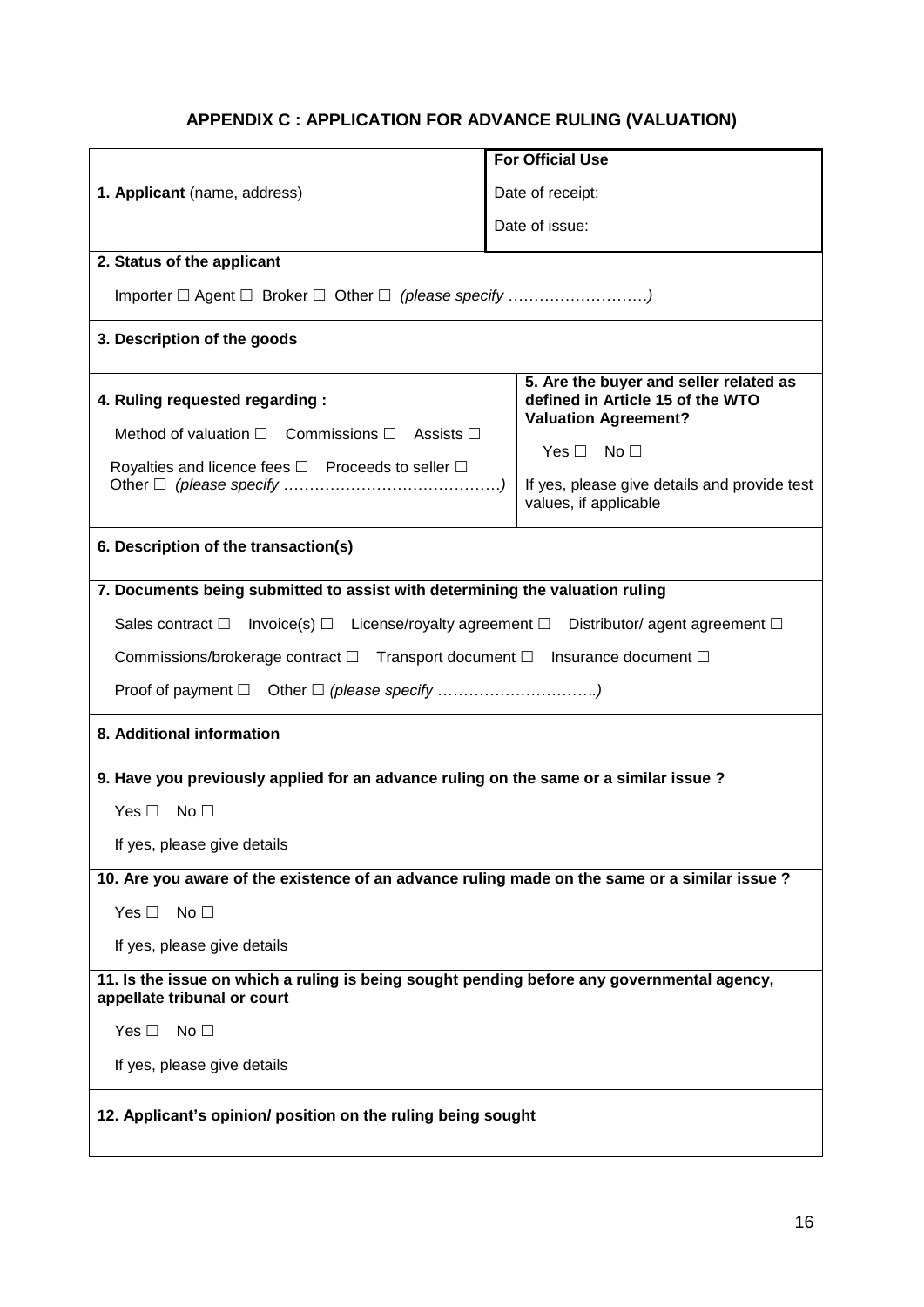| and complete to the best of my knowledge and belief. |      | I declare that all information and statements on this form and any attachment is true, accurate |
|------------------------------------------------------|------|-------------------------------------------------------------------------------------------------|
| <b>Applicant's Signature:</b>                        |      |                                                                                                 |
| Date:                                                |      |                                                                                                 |
| Telephone:                                           | Fax: | <b>E-Mail Address:</b>                                                                          |
|                                                      |      |                                                                                                 |
|                                                      |      | * Please attach an additional sheet if you need more space                                      |

 $\mathsf{r}$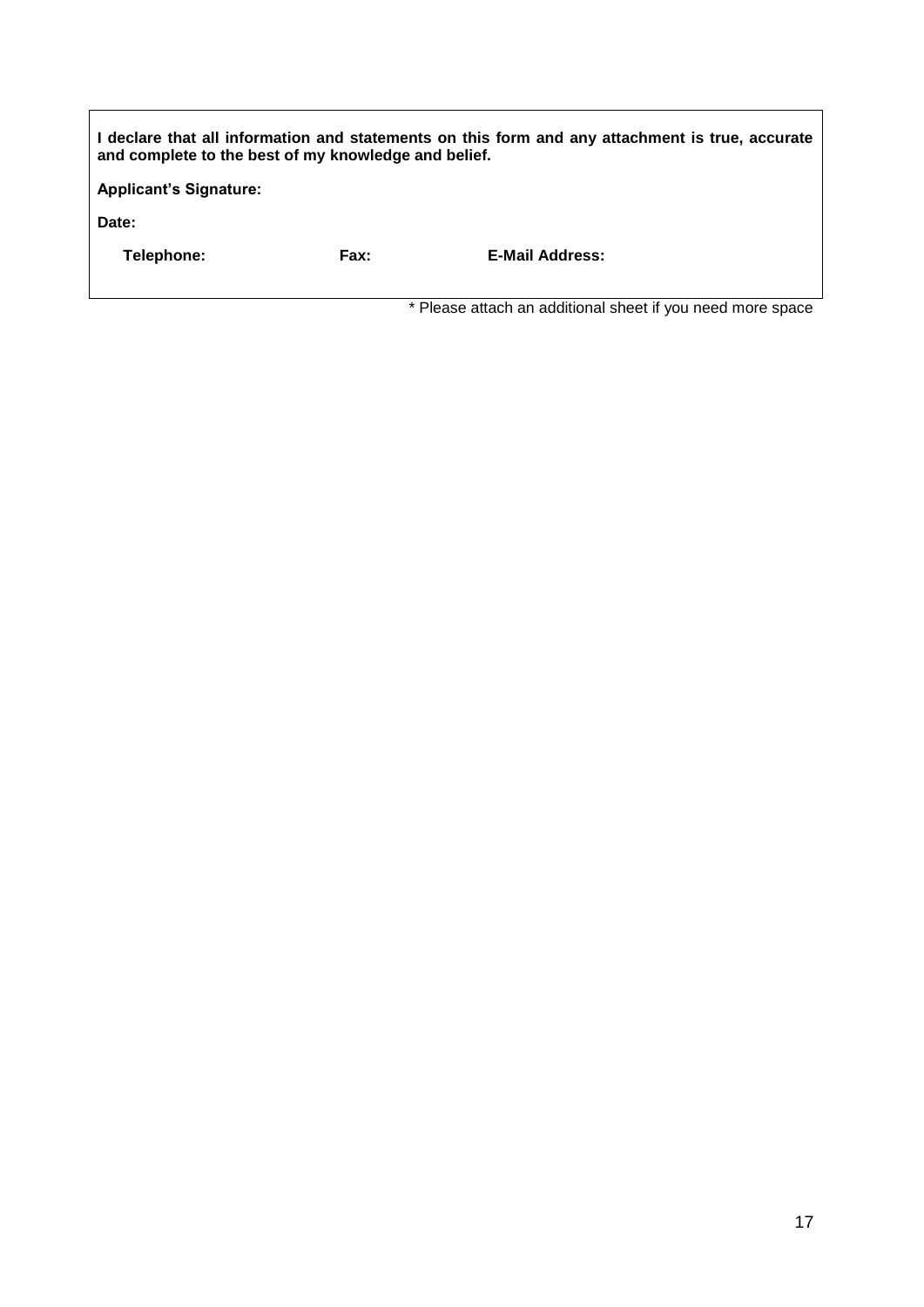#### **Notes on the Completion of the Application Form**

The following explanatory notes provide specific guidance on the completion of the Application for Advance Ruling (Valuation). Please read them carefully before completing your application.

#### **Box 1. Applicant (name and address)**

For these purposes, an applicant means a person who has applied to the Customs authorities for an advance ruling. Full name and address of the applicant should be provided.

#### **Box 2. Identity of the applicant**

The applicant should indicate its identity in the transaction in question. Supporting documents might be needed to be provided to verify the applicant's claims. If "Other" is indicated, please provide detailed explanation on how they are involved in the issue and provide supporting documents of their status.

#### **Box 3. Description of the goods**

A description of the goods should be sufficiently detailed to enable the goods to be identified (and classified in the Customs nomenclature).

#### **Box 4. Ruling to be issued regarding**

The applicant should indicate the nature of the issue in which they are seeking the ruling on. If "Other" is indicated, please describe the specific issue in which the ruling is sought.

#### **Box 5. Are the buyer and seller related ?**

Relationship is defined in Article 15.4 of the WTO Valuation Agreement. Supporting documents may be needed to confirm a relationship between the buyer and the seller.

#### **Box 6. Description of the transaction(s)**

A description of the transaction(s) should be sufficiently detailed to assist Customs in making a ruling on the issue. Also, detailed information about the transaction flow, terms of sale (if applicable), conditions of delivery (Incoterms), details of any intermediaries involved in the transaction and their role (e.g. buying or selling agent, brokers, etc.), elements which may be includable under Article 8, method of payment etc. should be provided.

#### **Box 7. Documents being submitted to assist with determining the valuation ruling**

The applicant should attach all documents relevant to the transaction in question which would enable Customs to make an informed decision on the ruling to be issued. Failure to submit the relevant supporting documents could lead to the rejection of the application by Customs.

#### **Box 8. Additional information**

Any information which the applicant wishes to be treated as confidential including the name of companies involved and importing and exporting country should be indicated.

#### **Box 9. Have you previously applied for an advance ruling on the same or a similar issue ?**